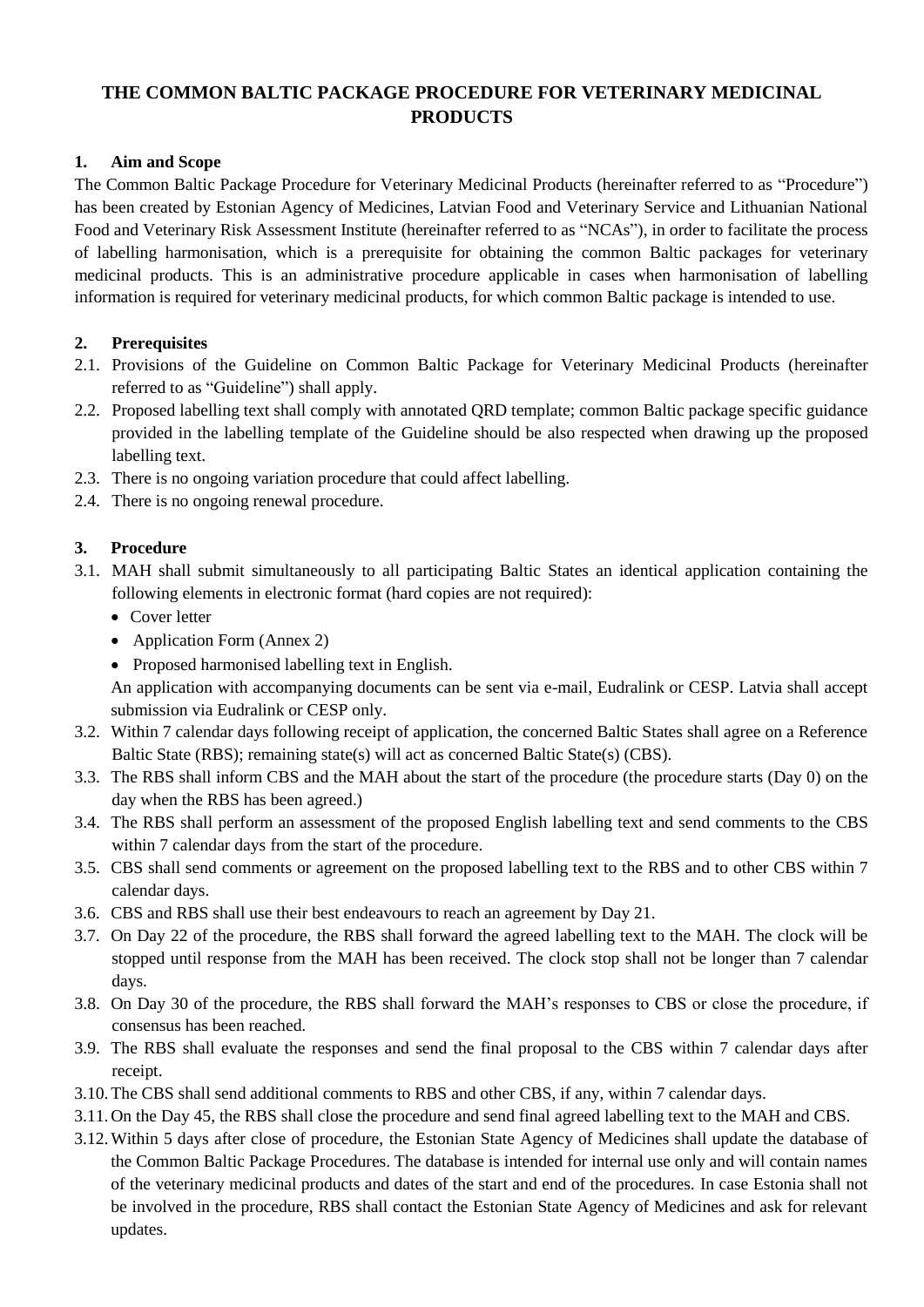- 3.13.Within 15 calendar days after close of procedure, MAH shall submit national translation of labelling text to RBS and CBS.
- 3.14.Before launching the veterinary medicinal product, MAH shall submit mock-ups to RBS and CBS.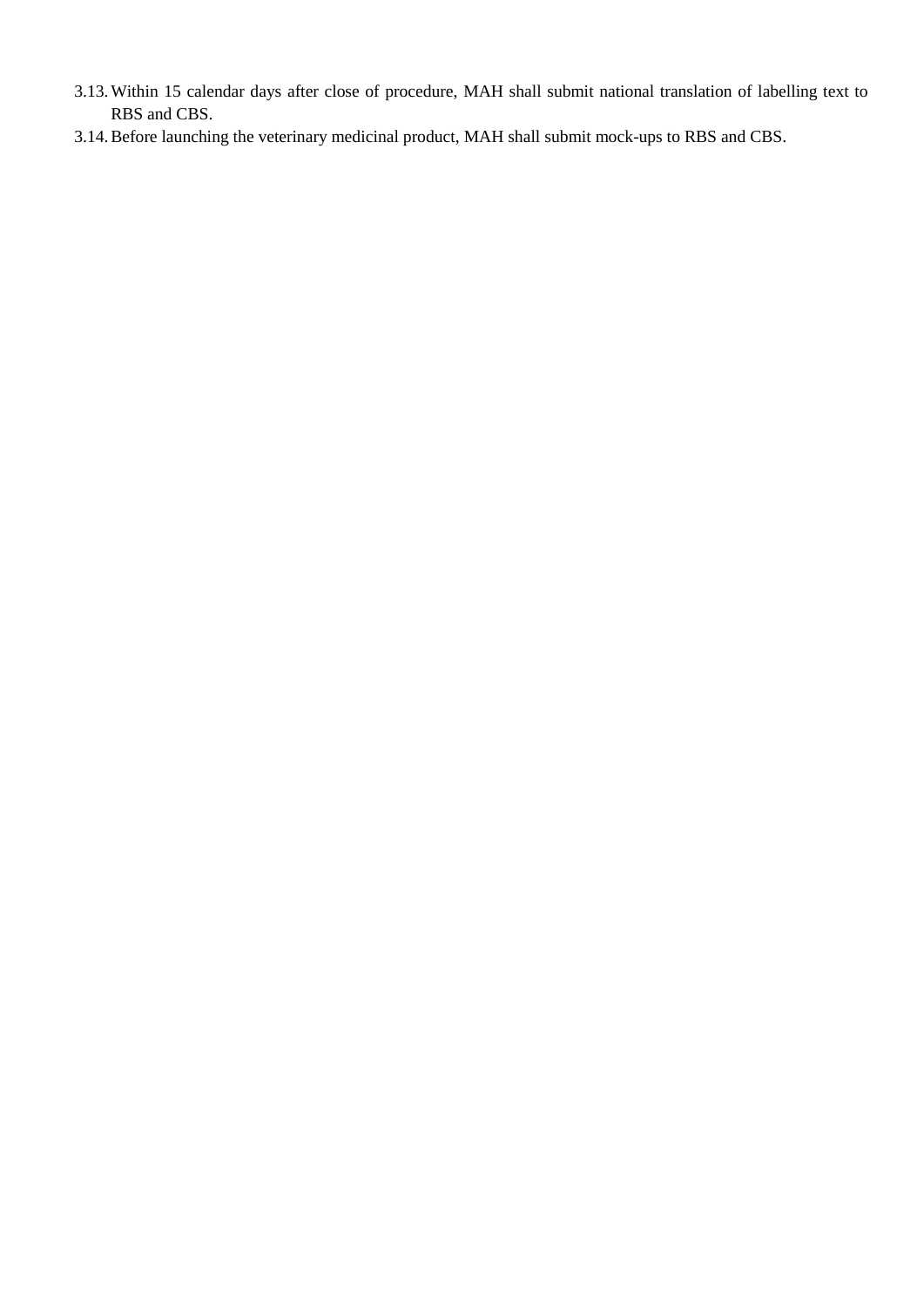# **FLOW-CHART OF THE COMMON BALTIC PACKAGE PROCEDURE FOR VETERINARY MEDICINAL PRODUCTS**

| Pre-procedure       | MAH submits application to all participating Baltic States.                                     |  |
|---------------------|-------------------------------------------------------------------------------------------------|--|
|                     | The participating Baltic States agree on a Reference Baltic State (RBS) within 7 calendar days. |  |
| Day $0$             | RBS starts the procedure.                                                                       |  |
| Until Day 7         | RBS sends comments on the proposed labelling text to CBS.                                       |  |
| Until Day 14        | CBS send their comments to RBS and other CBS.                                                   |  |
| Until Day 21*       | Consultations between RBS and CBS.                                                              |  |
| Day 22              | RBS sends consolidated comments to MAH and stops the procedure.                                 |  |
|                     | If there are no comments, RBS closes the procedure and provides final labelling text to MAH.    |  |
| Clock stop period   | MAH sends responses / acceptance to RBS within 7 calendar days.                                 |  |
| Day 23              | The RBS restarts the procedure.                                                                 |  |
|                     | If MAH accepts changes proposed by RBS and CBS, RBS closes the procedure.                       |  |
| Until Day 30        | RBS forwards the MAHs responses to CBS.                                                         |  |
| Until Day 44*       | The RBS and CBS send their final comments to each other and agree on the final labelling text.  |  |
| Until Day 45        | RBS closes the procedure and sends final English labelling text to MAH and CBS.                 |  |
| Within 5 days after | The Estonian State Agency of Medicines updates the database of completed procedures.            |  |
| close of procedure  |                                                                                                 |  |
| Within 15 days      | MAH submits national translations of labelling text to RBS and CBS.                             |  |
| after close of      |                                                                                                 |  |
| procedure           |                                                                                                 |  |
| Before launching    | MAH submits mock-ups to RBS and CBS.                                                            |  |
| $*$ if needed       |                                                                                                 |  |

if needed